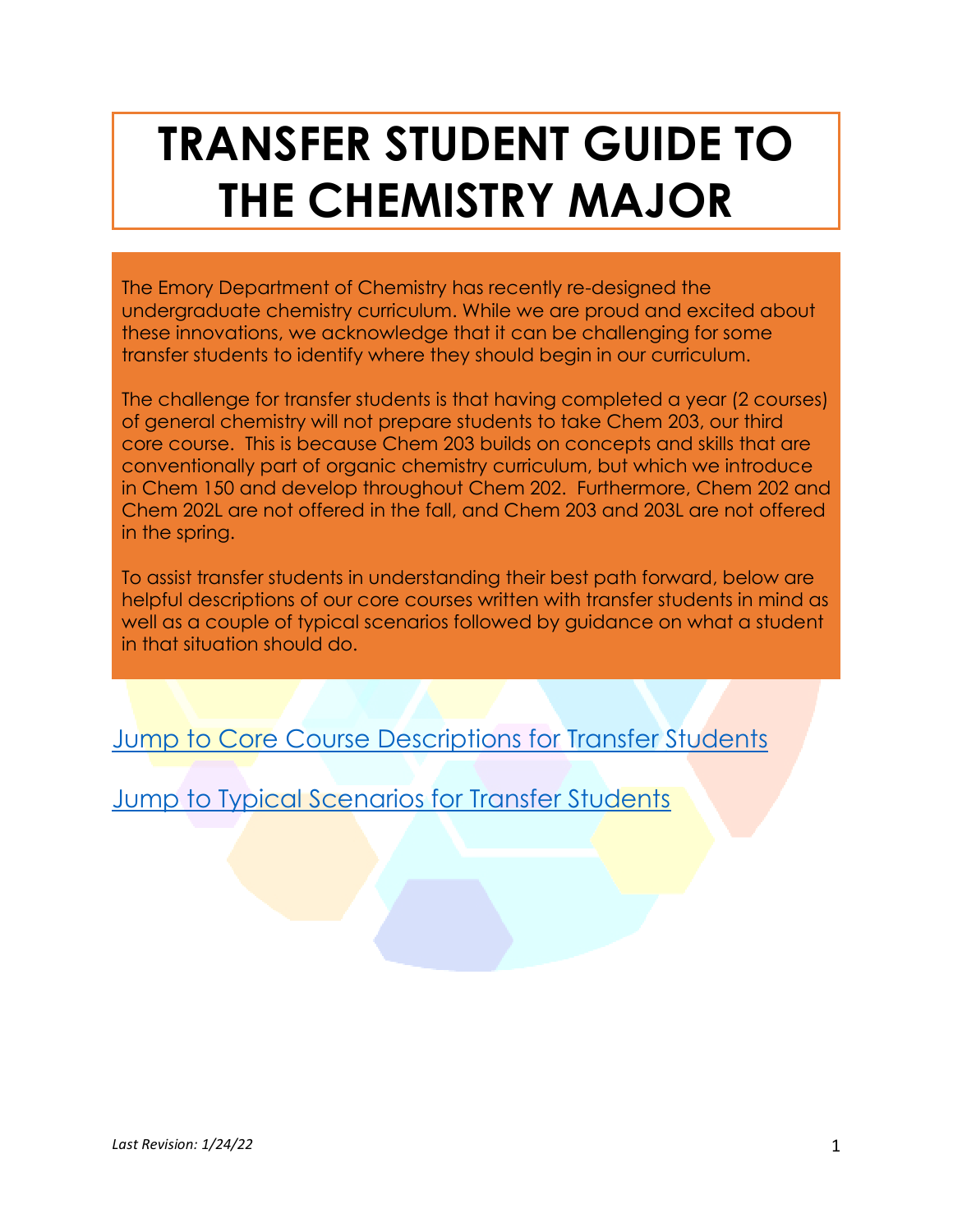## <span id="page-1-0"></span>**CORE COURSE DESCRIPTIONS FOR TRANSFER STUDENTS**

Please note, the descriptions below are unofficial descriptions written to assist transfer students and advisors in understanding how our courses fit with traditional chemistry curriculum. To review the official course descriptions, please visit the [College Course Catalog.](http://catalog.college.emory.edu/)

**CHEM 150, "Structure and Properties":** focuses on atoms, models for how they bond together to form molecules, and how to describe and predict the geometrical structures of those molecules. The semester concludes with a discussion of how molecular structure influences intermolecular interactions, and the implications for material properties. These are normal topics for a firstsemester college chemistry course, although with a greater emphasis on defining and representing the 3-dimensional structures of organic molecules.

**CHEM 202, "Principles of Reactivity":** introduces the foundational concepts of chemical thermodynamics, equilibrium, and kinetics, exemplified by three classes of reaction: proton transfer (acid-base), acyl substitutions, and alkyl substitutions. This class covers much of the quantitative material found in a general chemistry course but is distinctive in its emphasis on how structure and mechanism contribute to determining thermodynamic and kinetic aspects of specific organic reactions.

**CHEM 203, "Advanced Reactivity":** continues to apply the main themes from Chem 202, while highlighting the use of molecular orbital theory to explain and predict selectivity between competing reaction pathways, using examples of organic and organometallic reactions of synthetic and biological relevance.

**CHEM 204, "Macromolecules":** encompasses structure, synthesis, properties, and reactivity of biomacromolecules such as proteins and carbohydrates, and synthetic polymers such as common plastics. This class weaves together the concepts of structure, mechanisms, kinetics, thermodynamics, and intermolecular interactions as they apply to macromolecular structures.

**CHEM 205, "Light and Matter":** places the topics of orbitals and bonding on a more quantitative footing using the equations of quantum mechanics. The principles that govern the ability of molecules to absorb and emit light and other forms of electromagnetic radiation are applied to experimental spectroscopy and microscopy as well as to natural phenomena (e.g. the greenhouse effect) and common technologies (e.g. lasers and lightbulbs).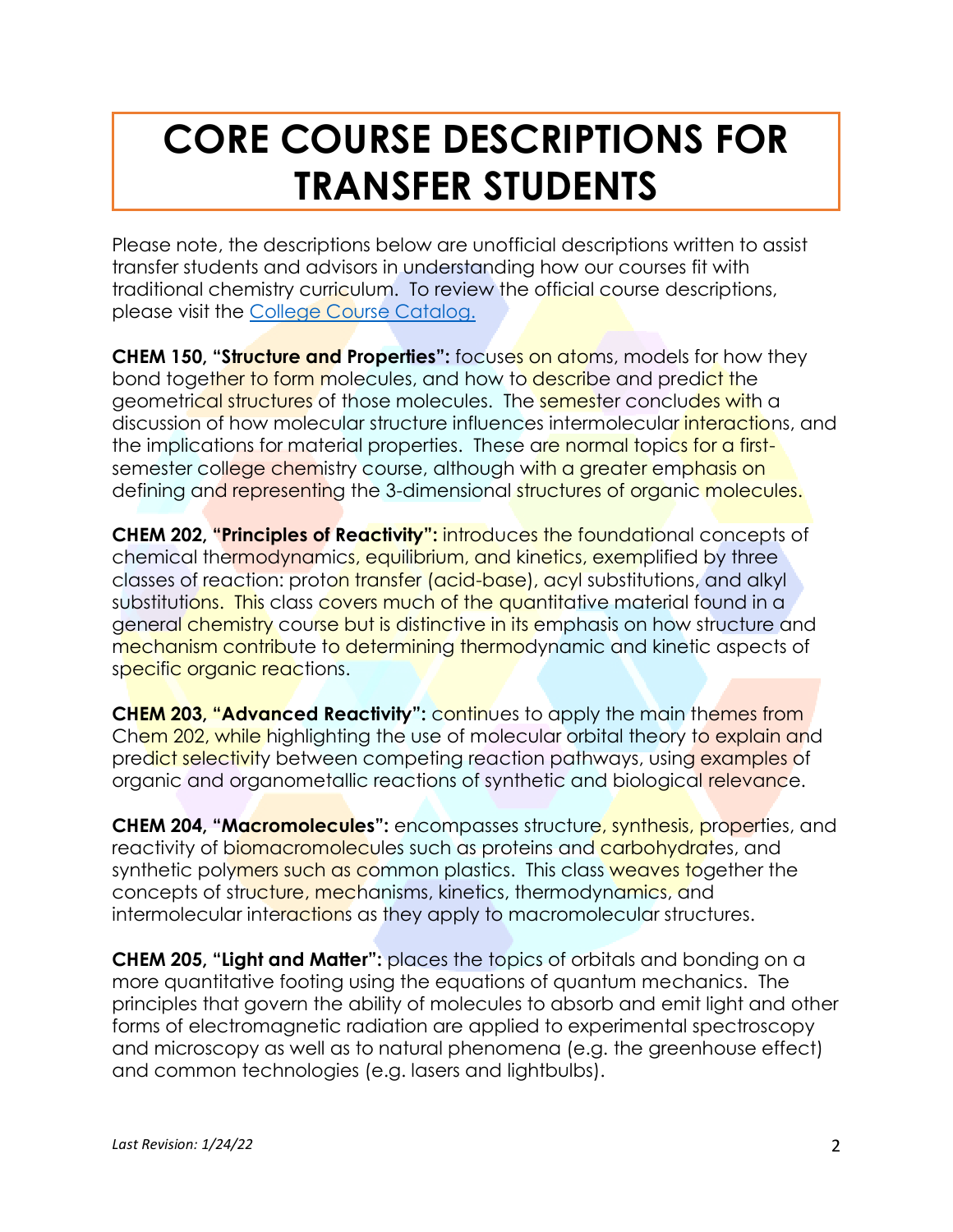**Laboratories:** A parallel series of laboratory courses, 150L-205L, introduces techniques, practices, and content necessary for proficiency in the chemistry laboratory. These classes complement the classroom material but also contain their own learning objectives independent of the lecture courses.



## <span id="page-2-0"></span>**TYPICAL SCENARIOS FOR TRANSFER STUDENTS**